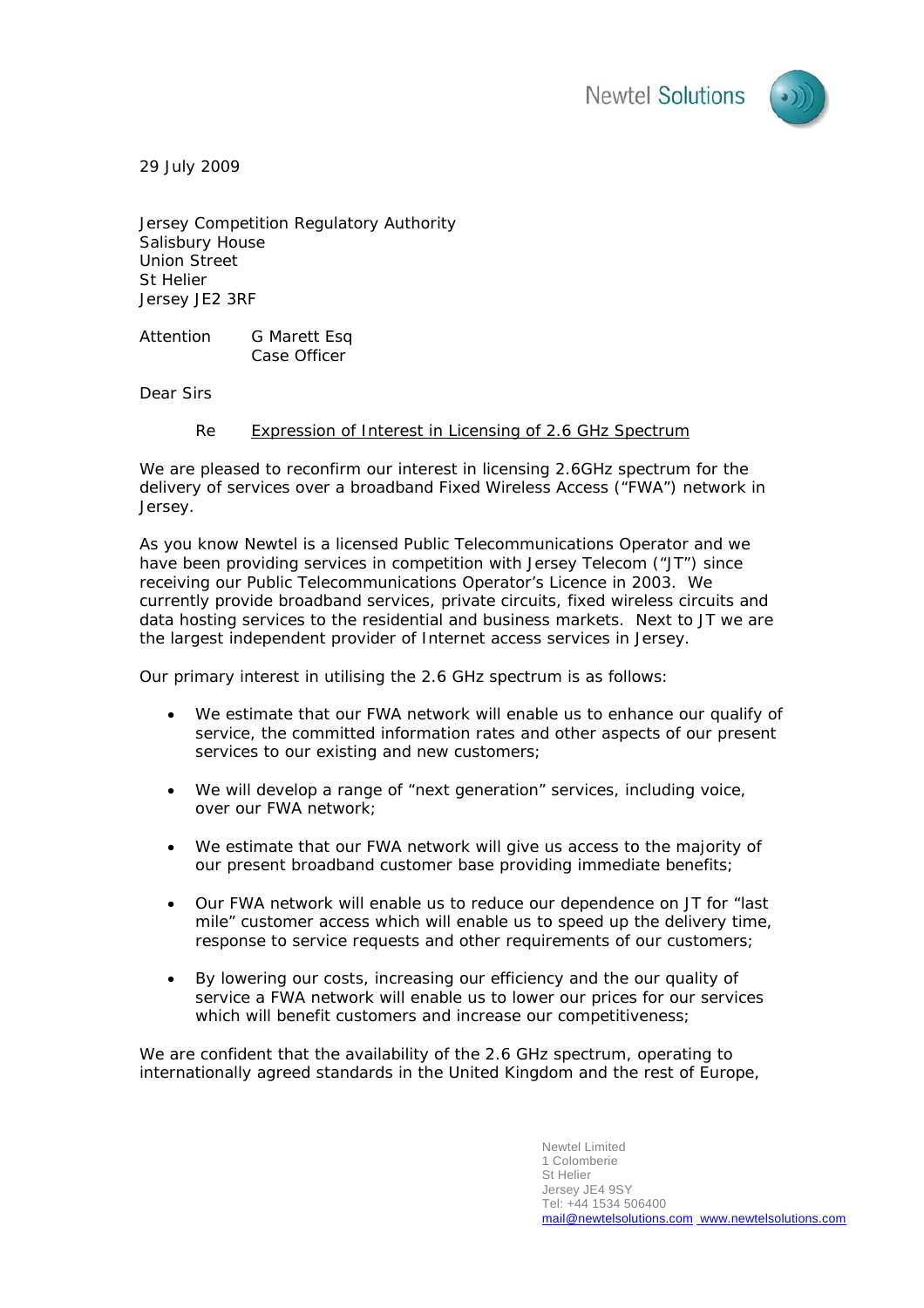will result in the availability of reliable systems and equipment from manufacturers. It is our view that the cost of building FWA networks is steadily being reduced as a result of the equipment manufacturers' economies of scale as operators build new FWA networks elsewhere. This has not been the case with the spectrum that has been available for licensing to FWA network operators to date.

As far as our technical requirements for the use of the 2.6 GHz spectrum are concerned we will follow the guidelines set forth by Ofcom. It is our understanding that Ofcom will leave the operators who are awarded licences in the United Kingdom to decide whether they implement Time Division Duplex ("TDD") or Frequency Division Duplex ("FDD") standards on their networks. We assume the same option will be available to FWA network operators in Jersey. At this early stage we would specify our frequency requirements as follow:

- It is our understanding the 2.6 GHz band available for licensing in Jersey will span from 2500 MHz to 2690 MHz hence there will be a total of 190 MHz available.
- We would prefer access to bandwidth starting from 2500 MHz to optimise penetration and resiliency for our future services
- We would plan to build base stations with sectors ranging from one to three sectors per base stations depending upon the number of customers to be served from each base station;
- We would wish to have access to 10 MHz of spectrum per base station sector hence our requirement would be for 40 MHz (three sectors x 10 MHz per sector plus 10 MHz for guard band):

|                         | Single<br>Sector | Two<br>Sectors | <b>Three</b><br>Sectors |
|-------------------------|------------------|----------------|-------------------------|
| Uplink or<br>downlink   | Both             | Both           | <b>Both</b>             |
| Bandwidth<br>per sector | 10 MHz           | 10 MHz         | MHz                     |

Base Station Channel Configuration

In terms of building a FWA network we have various assets in place that will allow us to rapidly build our network including existing towers, access to towers and buildings, underground network and points of presence. We estimate that we will be able to roll out a FWA network covering 80% of the Island within 24 months of licensing. This schedule would be subject to confirmation of equipment and system availability from our preferred vendors, the final spectrum awarded and the number of competitors entering the market utilising the same spectrum. If we are awarded our preferred spectrum we have the financial resources available to build our planned network.